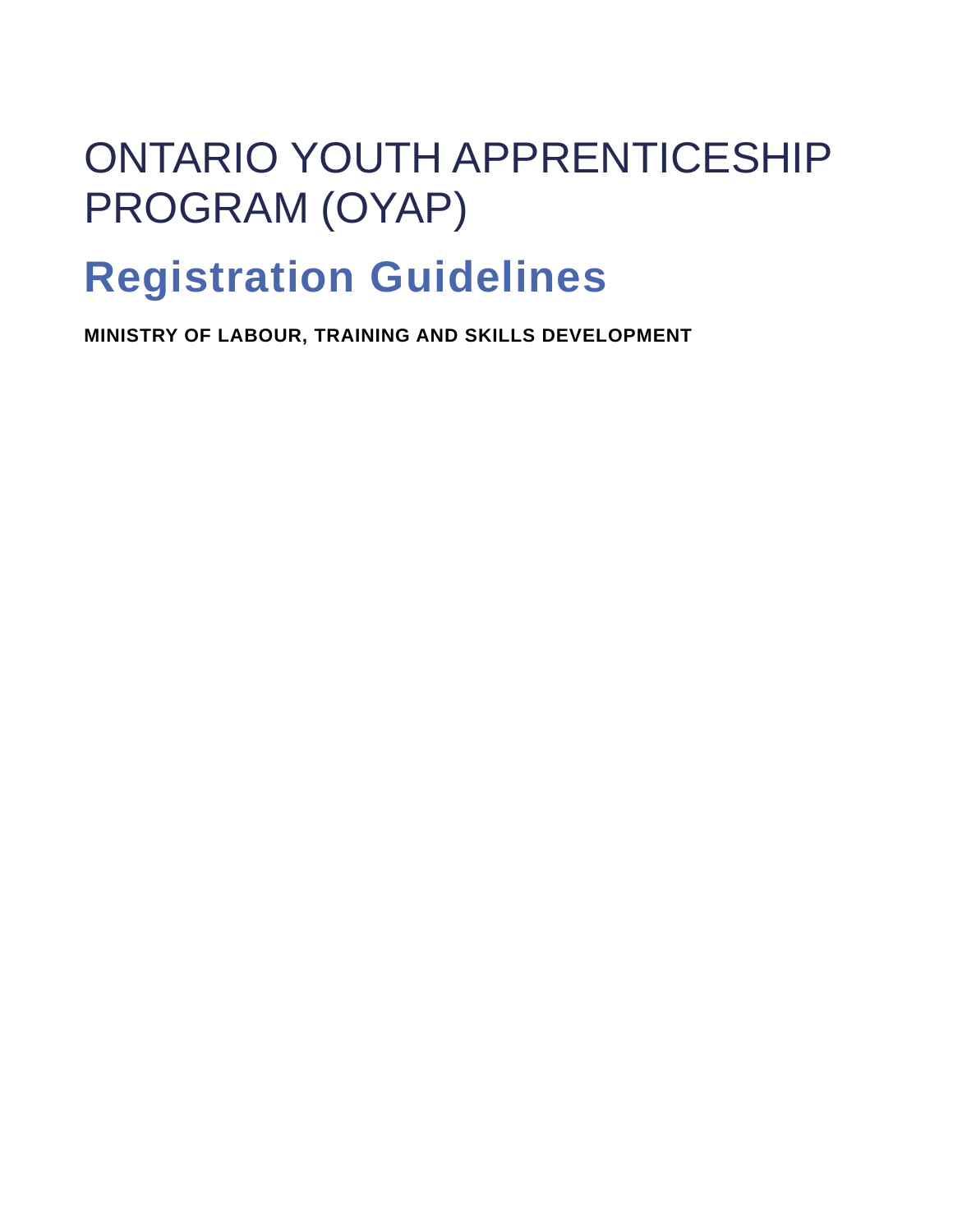### ONTARIO YOUTH APPRENTICESHIP PROGRAM (OYAP) Registration **Guidelines**

The Ontario Youth Apprenticeship Program (OYAP) provides opportunities to students starting in the summer before grade 11 to participate in co-op placements in an apprenticeship trade/occupation while enrolled in a secondary school cooperative education program, leading to completion of their Ontario Secondary School Diploma (OSSD).

One of the long term priorities of the Ontario government is to anticipate, respond to and meet Ontario's future trades sector labour needs – particularly through increasing the number of qualified tradespersons.

OYAP helps address this priority by increasing the number of secondary school students exploring careers in skilled trades and setting the groundwork for OYAP participants to successfully pursue careers in the trades. Through a cooperative education course, OYAP allows students to gain training in an apprenticeship trade of potential career interest.

The goal of the program is to enable students to explore a career in the skilled trades and, if chosen, make the school to work transition by direct entry into apprenticeship training.

OYAP participants may have the opportunity to enter into a training agreement with a sponsor and register it with MLTSD. This is referred to as a Registered Training Agreement (RTA).

The primary role of DSBs related to OYAP participants with RTAs is to provide information, resources, and supports to students and their parents to make an informed decision about the option to formally register as an apprentice while in OYAP.

Registrations are reviewed on a case by case basis by MLTSD Employment and Training Consultants (ETCs). DSB staff are responsible for recommending appropriate students for registration and for confirming that employers are willing to sponsor participants. ETCs are responsible for ensuring that employers can meet the obligations of a sponsor for the purpose of ensuring that an apprentice is provided with the training required as part of an apprenticeship program.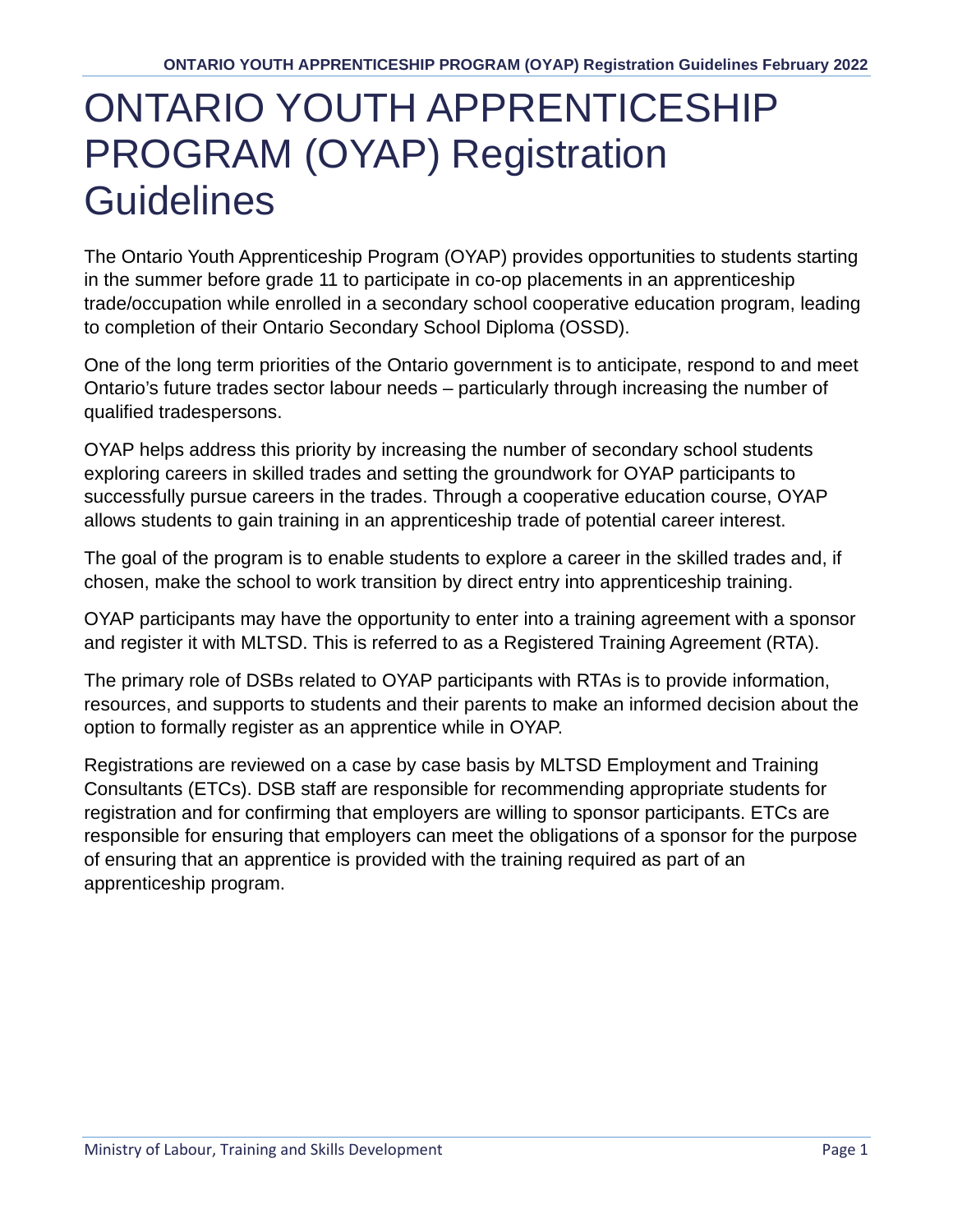### **REGISTRATION PROCESS AND ROLES**

#### **Pre-Registration**

CO-OP TEACHER / OYAP RECRUITER Ensures that the student:

- meets the criteria for participating in OYAP;
- understands that a registration is not required and the student may fully participate in a work placement without a registration (including trades with compulsory aspects);
- understands the safety regulations for the trade/occupation;
- is interested in the trade/occupation and is considering the trade/occupation as a career, and/or apprenticeship as a pathway;
- understands their responsibilities for the learning and training at the placement;
- is prepared with sufficient knowledge and skills to begin the placement and has the potential to succeed in the placement; and
- understands the Apprenticeship Training Standards that will be included with the Cooperative Education Learning Plan (CELP).

Ensures that the potential sponsor:

- understands that a registration is not required and the student and employer may agree to a work placement without a registration (ratios do not apply; student can perform compulsory aspects of trades);
- has agreed to register an OYAP participant as an apprentice and is aware of the sponsor responsibilities (as outlined on the MLTSD Sponsor Agreement form);
- understands the responsibilities of a sponsor with an OYAP apprentice (hours of work, skills and safety training, etc.); and
- will provide a placement supervisor/trainer with the appropriate skilled trades certification or equivalent to train and monitor the student as part of the co-op/OYAP program, and as outlined on the MLTSD Sponsor Agreement form.

#### **Registration Requests**

CO-OP TEACHER / OYAP RECRUITER

- informs parents/guardians, students and potential sponsors that the ministry registers apprentices, and that the ETC will ensure that the potential sponsor is able to train the student for the specific trade;
- enters the student information into the EOIS-APPR as an OYAP participant; and
- makes a request for registration through the EOIS-APPR;

MLTSD EMPLOYMENT & TRAINING CONSULTANT (ETC)

monitors the EOIS-APPR for registration requests;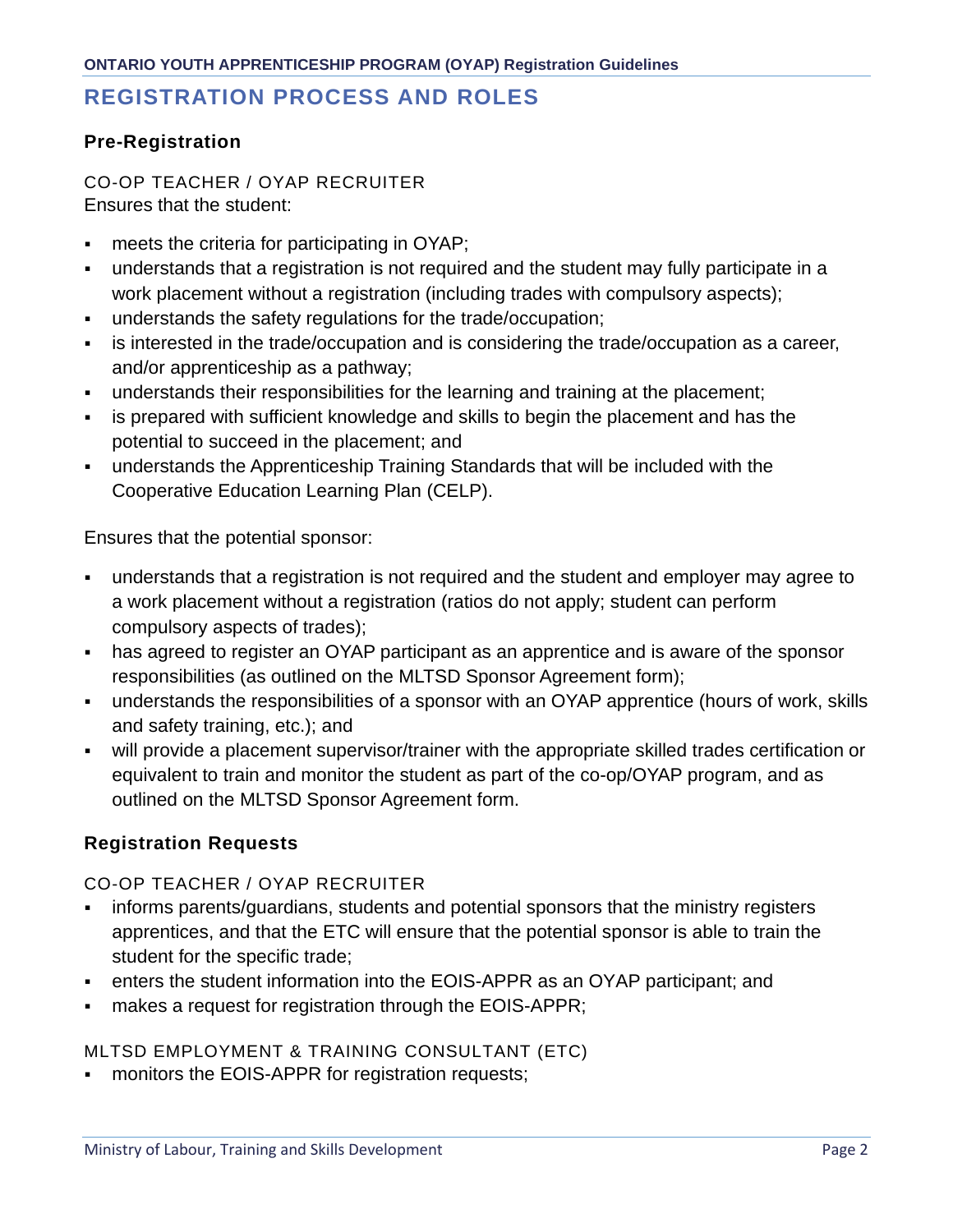- If needed, contacts the OYAP Recruiter with questions about the possible registration and to make arrangements to meet with the student, parent/guardian and/or potential sponsor; and
- Ensures that the potential sponsor believes the student to be capable of performing the workand is committed to providing training and supervision in the placement, and will sign off on the student's demonstration of skills in the training standard logbook.

If an OYAP employer is not a current apprenticeship sponsor, the ETC will be required to assess the placement site and the suitability of the employer/site/placement for apprenticeship as per regulations.

#### **Printing a Training Agreement (TA)**

DSBs may or may not have print functionality. The option to have print functionality is determined by the local MLTSD office and is based on considerations such as technology requirements, time, workload and other requirements.

#### **Signatures**

The apprenticeship training agreement is a legal document signed by MLTSD, the student (or parent/guardian), and the sponsor. The DSB is not a signatory or party to the training agreement. The local MLTSD office and DSB may work collaboratively to determine the appropriate means of collecting signatures.

#### **Group Registrations**

Group registrations may be an effective method for ETCs and DSBs to distribute and collect information, to explain the training agreement and apprenticeship process, address questions and issues, and obtain signatures.

#### **Timelines**

MLTSD endeavours to register all apprentices in a timely manner. However, due to timing, workload and other requirements, the timeframe for OYAP participants' apprenticeship registrations may vary. DSBs and local MLTSD offices will negotiate appropriate timeframes.

- DSB staff should ensure that registration requests are entered into EOIS-APPR as quickly as possible.
- ETCs should ensure that registration requests are reviewed regularly and timelines for completing a registration communicated to DSB staff.